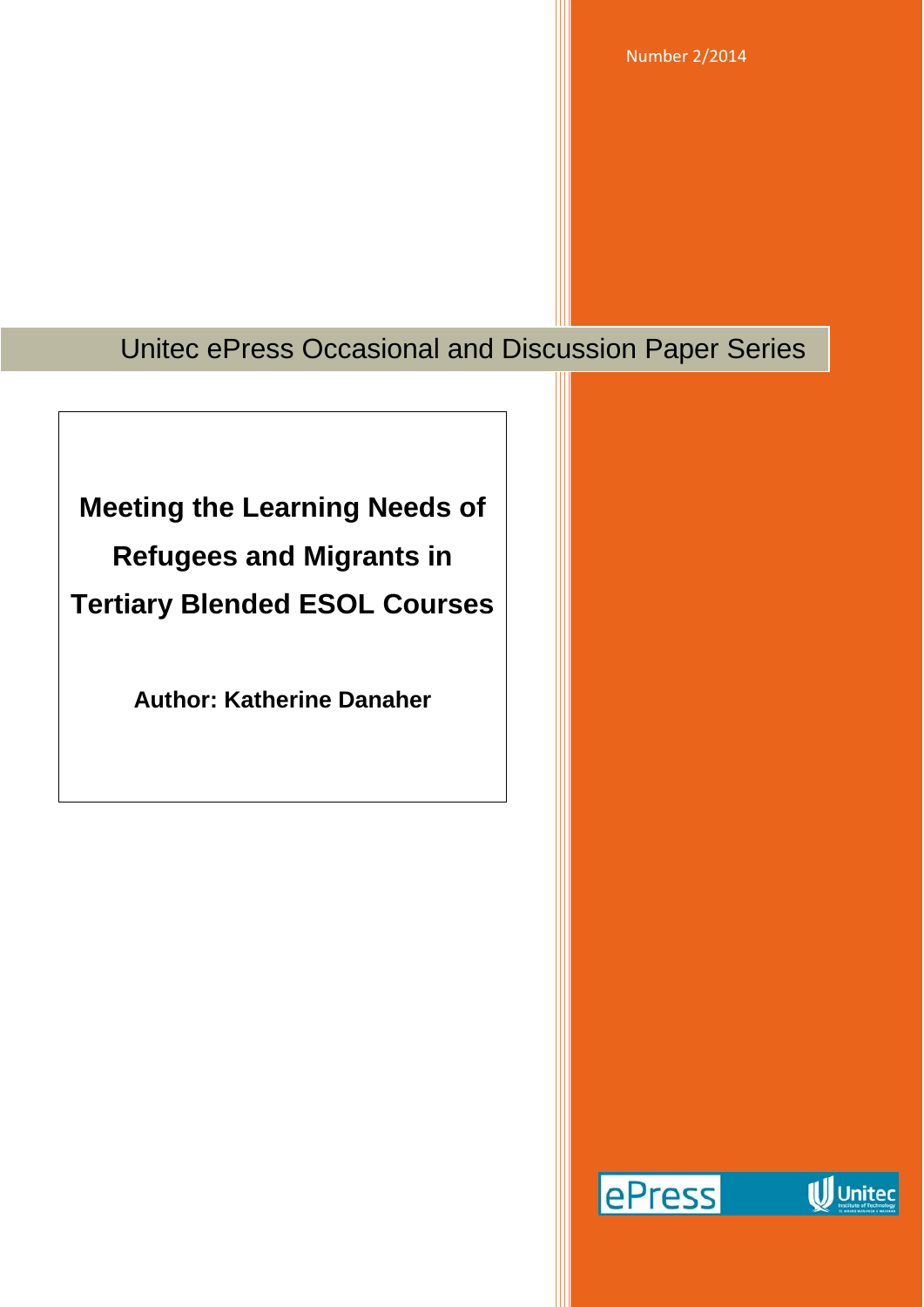#### **Published in 2014 by Unitec ePress**



ISBN - 978-1-927214-11-4

**© 2014** Katherine Danaher

All rights reserved. Copyright remains with the authors. No part of this publication may be reproduced in any form or by any means without written permission of the research team.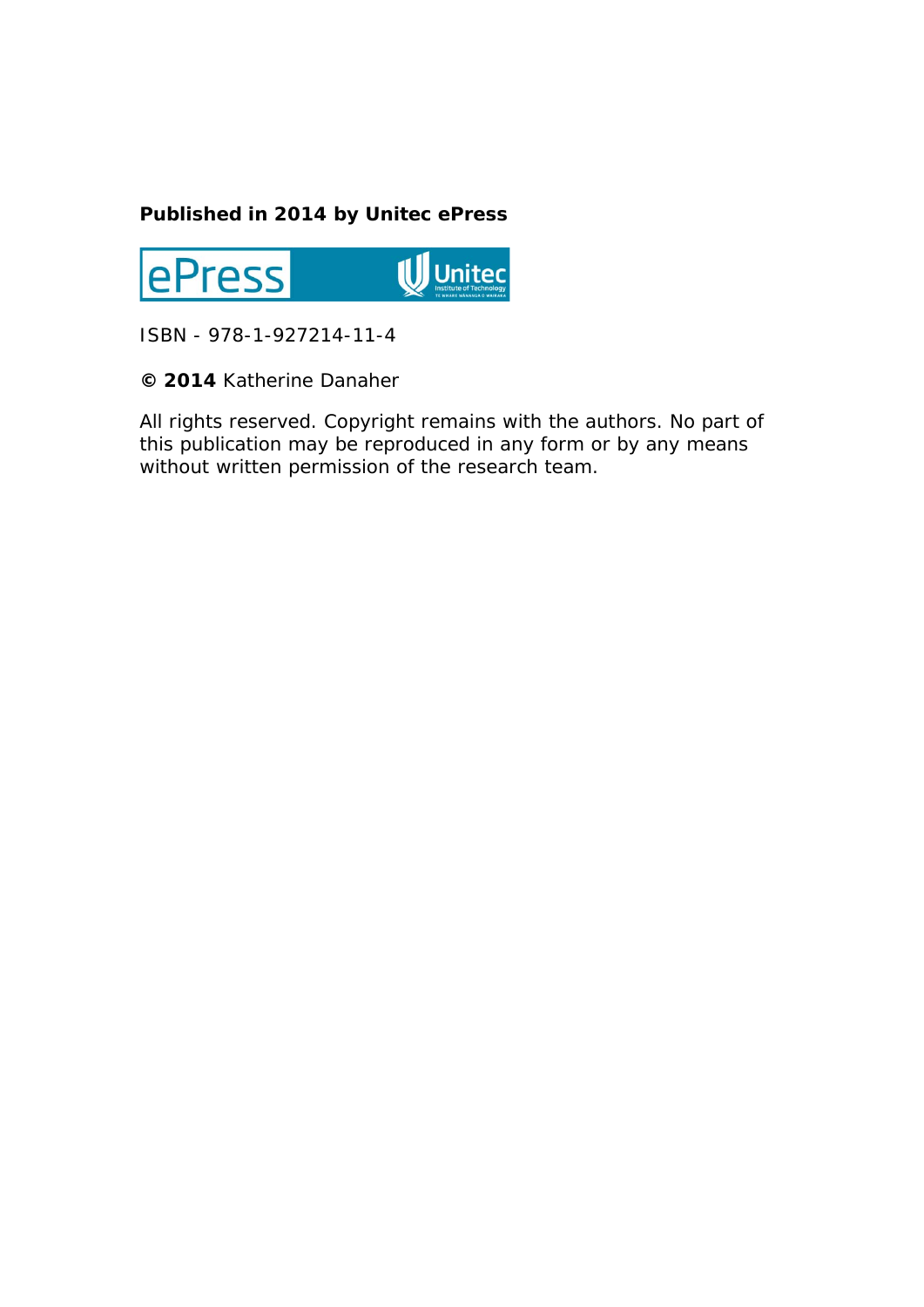### **Meeting the Learning Needs of Refugees and Migrants in Tertiary Blended ESOL Courses**

#### **Katherine Danaher**

#### **Abstract**

Technology use in higher education is becoming ubiquitous. However, the particular needs of adult migrant and refugees studying English for Speakers of Other Languages (ESOL) necessitate careful course design and teaching practice if technology is not to present an insuperable barrier. This article surveys the literature to identify barriers to technology use by these learners, of which literacy and lack of prior experience stand out. Critical success factors in meeting their learning needs are categorized under self-regulated learning skills (as defined by (Zimmerman, 2002)), teacher support and course design. Recommendations include explicit teaching of self-regulated learning skills, using the embedded phases of forethought, performance and reflection. Also, intensive teacher support should be provided and a flexible design model used, with authentic tasks and clear interfaces. These recommendations provide research-informed guidelines for teachers and course designers looking to support the learning needs of adult tertiary refugee and migrant ESOL learners.

**Keywords:** ESOL, blended, tertiary, learning needs, technology, self-regulated learning skills, refugees, migrants

#### **Introduction**

E-learning is becoming embedded in tertiary educational practices (Anderson, Brown, Murray, Simpson, & Mentis, 2006), with a New Zealand government directive to tertiary institutions to prioritize the use of Information Communication Technology (ICT) in support of life-long learning (Higgins & Prebble, 2009). E-learning is defined by N. Davis, Fletcher, and Absalom (2010) as "the use of digital technologies to support learning and teaching" (p. 16). As in other facets of tertiary education, e-learning is gaining importance in foreign language courses (Golonka, Bowles, Frank, Richardson, & Freynik, 2012). Courses ". . . where traditional delivery is supported to varying degrees by e-learning" are termed blended learning courses (Ministry of Education, 2012, p. 17).

Adult English for Speakers of Other Languages (ESOL) learners are a diverse group with particular learning needs. They can be categorized as migrants who have chosen to move to New Zealand, or refugees relocated according to an international settlement strategy. Many of those who pursue formal English study choose tertiary institutions for their provision (Ministry of Education, 2003). Refugees are a particularly vulnerable group. They may be involuntary residents of the country, and many have suffered unstable living situations and traumatic events that can negatively impact their resilience and life skills, thus affecting learning ability (Benseman, 2012; Hayward, 2007). Migrant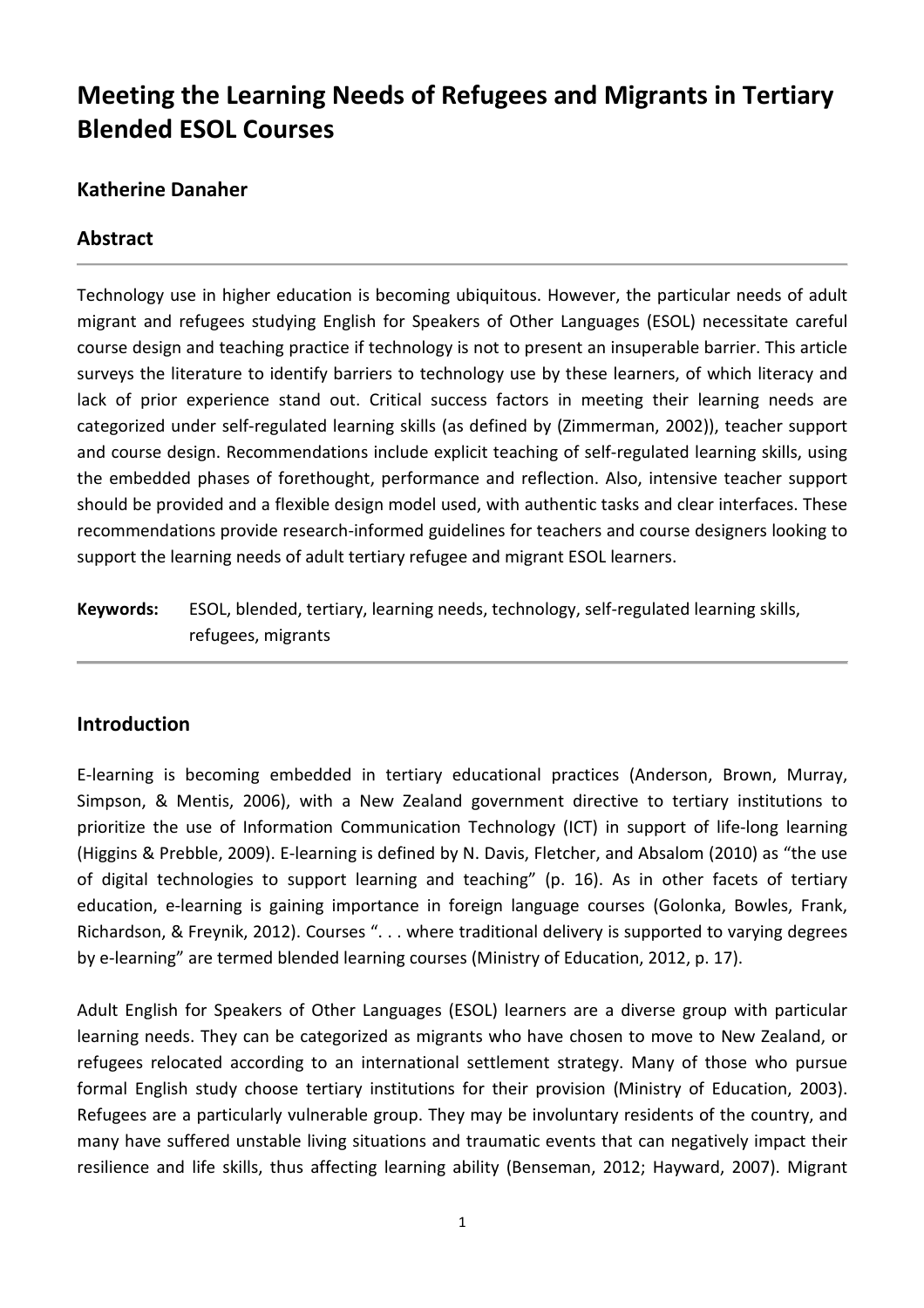ESOL learners have a more diverse profile. Some are recent immigrants, while others may have been resident for twenty years or more, managing with 'survival English' (Ministry of Education, 2003) and they may well prioritize family and work considerations over English learning.

#### **Thesis, Methodology and Limitations**

This review answers the question: how can e-learning course design and teaching practices best meet the learning needs of adult refugees and migrants studying ESOL in a New Zealand tertiary blended environment? It first outlines barriers to the use of technology by these learners, then identifies critical success factors for e-learning teaching practice and blended course design, with recommendations for teachers and course designers. Literature was drawn from three main sources: first, from New Zealand government documents and government-funded reports; next, from recent international research in the field of technology-enhanced language learning, and third, from general e-learning literature. There is a lack of research evidence directly related to the review question, and much of the literature relates to specific contexts, so conclusions have been generalized from the literature to address the specific question of this review. A limitation of this review is many of the large-scale studies are based on self-selecting questionnaires, where the responder profile could skew the data. Furthermore, this review assumes that e-learning is here to stay; hence lowtechnology solutions have not been explored.

#### **Barriers**

The barriers to success in e-learning environments have here been categorized under literacy, lack of prior experience, cultural factors and age. Low literacy is an important barrier to e-learning. Literacy can be seen through the traditional lens of reading and writing capability, but has also grown to include digital capability and thinking and reflecting skills. Many refugees have an identified literacy problem, which could impact on their ability to succeed in an e-learning environment. Lack of prior experience with technology is also a barrier to success, and many refugees or migrants may not have the experience necessary to take advantage of the features of the technology in their courses. Cultural factors may form a barrier to success in e-learning, but it is difficult to come to specific conclusions about the effect of cultural factors on migrant and refugee success in e-learning contexts. Age may also be a barrier, but certainly not in all cases, and it appears that for some types of learner age correlates with greater success.

#### **Literacy**

According to Workbase, New Zealand's largest adult literacy provider, adult literacy includes the skills of ". . . reading, writing, speaking in English, listening, communicating, critical thinking, problem solving, using technology" ("Adult Literacy," 2011, para. 1). The most obvious barrier for ESOL refugees and migrants in e-learning practices is their level of English (Graham, 2011). Lai and Gu (2011) comment that the majority of authentic online text is beyond the level of foreign language learners, possibly decreasing motivation, and also locating the web environment outside the Zone of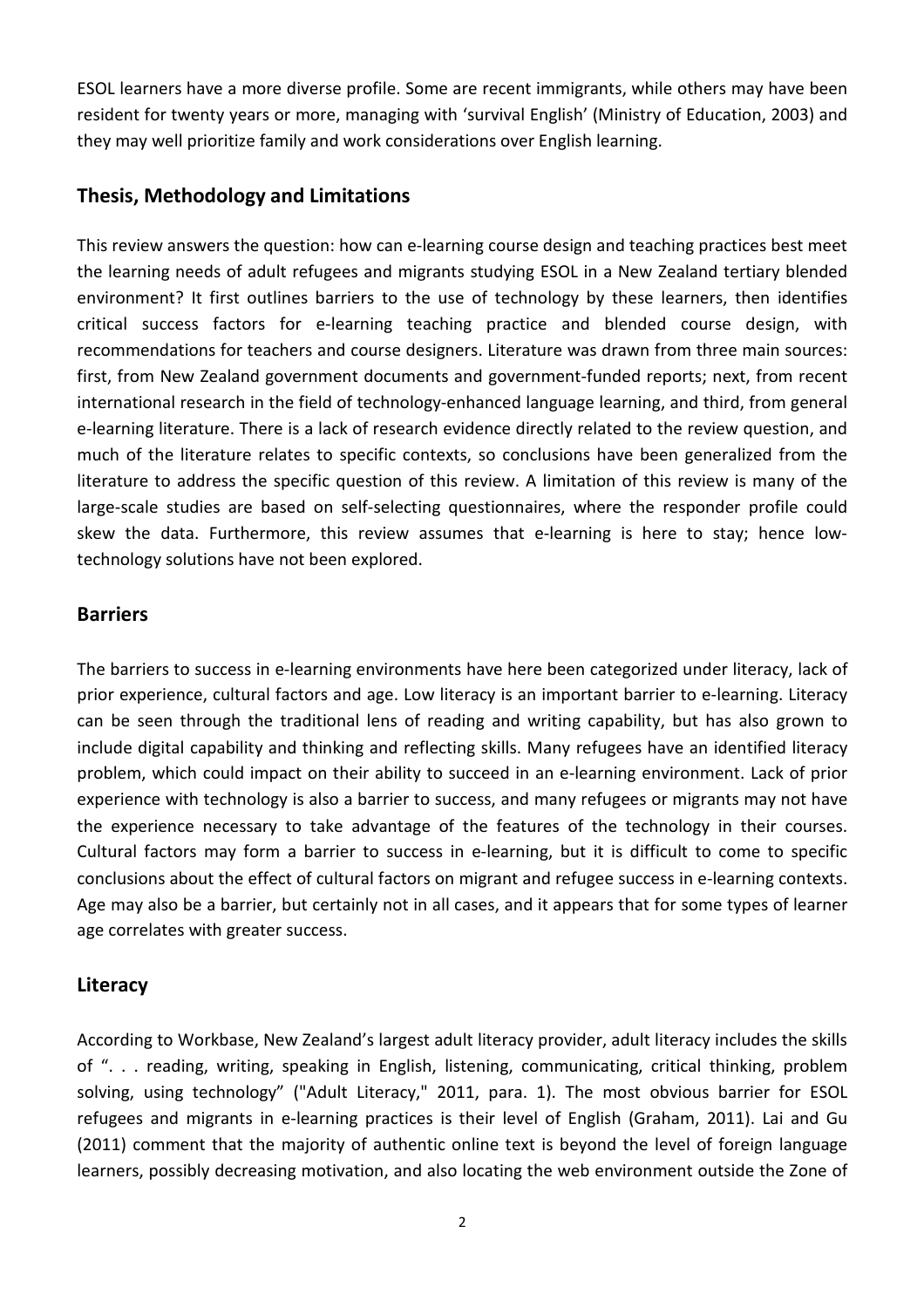Proximal Development, a term coined by Vygotsky (1978) to describe the level to which a learner can stretch, with appropriate support.

Beyond the traditional literacies of reading and writing, digital literacy is also a factor in successful elearning, although there are differing views on exactly what constitutes digital literacy. While digital literacy skills such as ability to access needed information or operate a digital device have been enumerated in the literature (Hegarty et al., 2010; Ministry of Education, 2012), most researchers identify more general characteristics as pre-requisites for a capable technology user. These include terms implying affective and motivational factors, for example, self-sufficiency, self-efficacy and selfdirection (Coryell & Chlup, 2007; J. Herrington, Reeves, & Oliver, 2006; Tyler-Smith, 2006), as well as those including sophisticated thinking and reflective skills, for example, meta-cognition, and  $21<sup>st</sup>$ century literacy skills, for example, searching the web and critically evaluating the validity of the information (N. Davis, Fletcher, J., 2010; Worrall & Bell, 2007). Regardless of nomenclature, many refugees are under-resourced in these capabilities: 80% of adult quota refugees residing in New Zealand between 1995 and 2001 had not completed a primary school education (Benseman, 2012), and with the complicating effect of trauma on their self-efficacy and personal beliefs, they risk noncompletion of e-learning courses (Tyler-Smith, 2006).

#### **Prior experience**

While literacy is evidently important for e-learning success, Selim (2007) lists prior technological experience as a critical success factor in e-learning, and in an important quantitative Canadian study, Bernard, Brauer, Abrami, and Surkes (2004) discount the significance of digital literacy, commenting that ". . . prior achievement is still the best predictor of future achievement" (p. 44). Although the latter finding may be somewhat dated, and applies to native speakers studying totally online, valuable parallels may still be drawn. Many refugees have little prior experience of technologyassisted learning, and even migrants who use technology regularly may be unfamiliar with its educational affordances (Albion, Loch, Mula, & Maroulis, 2010). For example, they may use their smartphone for surfing the web and texting, but may not be aware of how to use it to capture video evidence of their learning and upload it to an ePortfolio. With the innovative pedagogical approaches used in successful e-learning, such as authentic learning with its real-life tasks (T.C. Reeves, Herrington, & Oliver, 2002), it is likely most migrants and refugees will find themselves, figuratively as well as literally, in a foreign learning environment. The greater the gap between their traditional and current learning experiences, the more difficulty they might have in adjusting their assumptions about and expectations of the learning experience, thereby potentially decreasing engagement and resulting in higher attrition rates (Jeffrey, Atkins, Laurs, & Mann, 2006; Ministry of Education, 2012; New Zealand Council for Eduational Research, 2004).

#### **Cultural Factors**

Commenting on culturally mediated obstacles to success in e-learning is difficult, because of the cultural diversity of refugee and migrant ESOL learners and the paucity of cross-cultural research,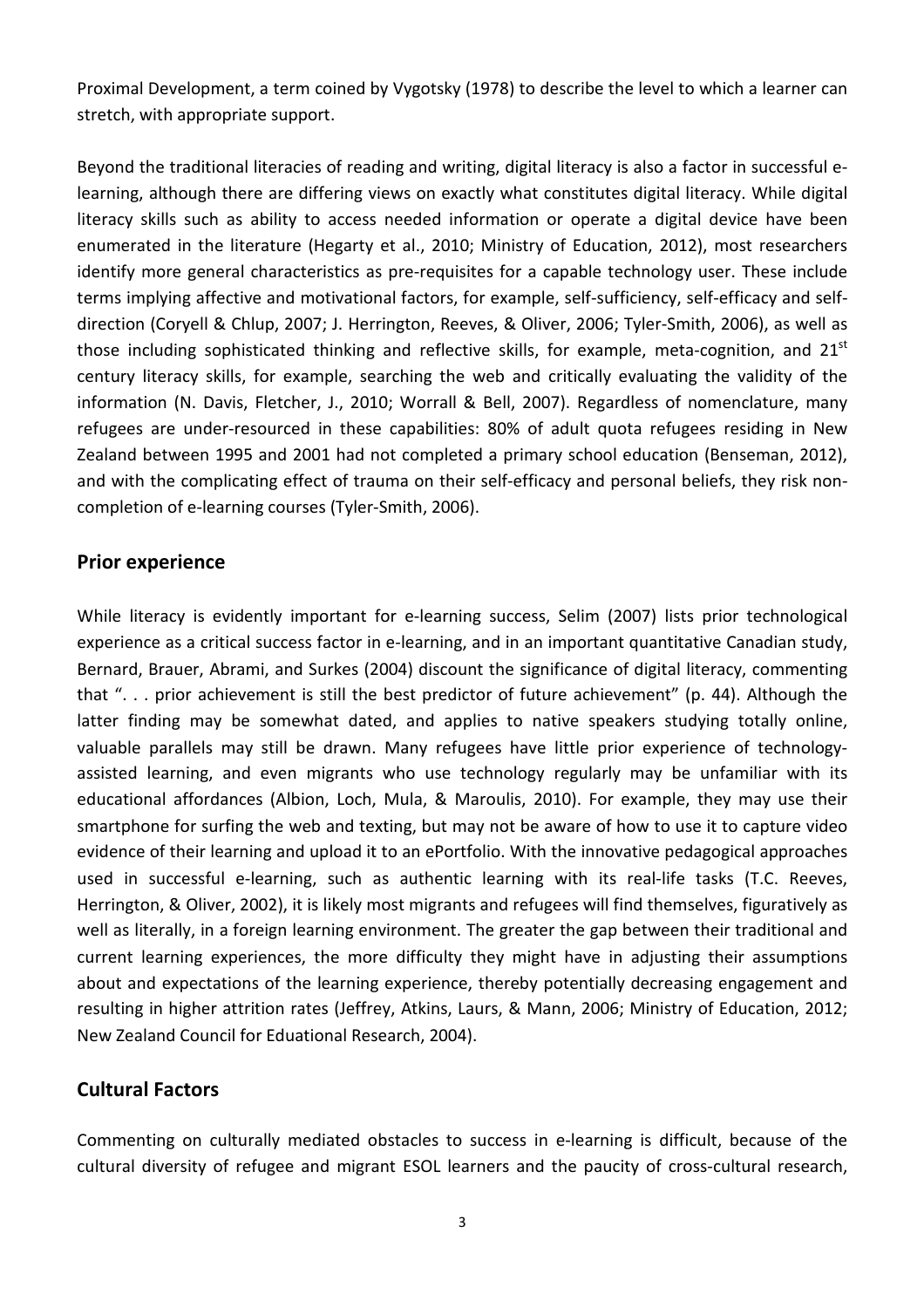with the little research there is mainly focusing on Asian cultures. Hsu (2013) reports negative attitudes to e-learning by some Japanese, Taiwanese and Thai learners and Morrone (2012) posits this could be due to the culturally high respect in which teachers are held, with a consequent preference for face-to-face over online learning. Large-scale, quantitative research undertaken by Jeffrey et al. (2006) indicates that Chinese and other Asian nationalities display fewer independent learning characteristics than Europeans, potentially signifying less readiness for e-learning. Conversely, Chinese learners indicate a stronger preference than European learners for collaboration, an important characteristic in the e-learning environment. Besides, as Jeffrey et al. (2006) comment, the identification of different learner profiles and preferences raises the question of ". . . whether student preferences should be accommodated (matched) or deliberately not accommodated (mismatched). The results of this study suggest a judicious mix of both approaches is appropriate" (p. 7). It is likely that learner profiles and preferences change with increased familiarity with e-learning, so such a study undertaken today may provide different results.

#### **Age**

The impact of age on learning with technology has been debated since Prensky's (2001) introduction of the term 'digital natives': referring to a generation raised with technology whose learning styles and even physical brains have changed as a result. While recent research has not backed up these claims (Jelfs & Richardson, 2013), there are age-related variances in the impact of e-learning. Some researchers found older learners exhibited less confidence and satisfaction with e-learning (Jelfs & Richardson, 2013; Jones, Ramanau, Cross, & Healing, 2010; Lim, Morris, & Yoon, 2006), although Muilenburg and Berge (2005) observed that perceived barriers to e-learning decreased with age. Overall, it is agreed that age is a factor, but Ke and Kwak (2013) warn of the dangers of considering it in isolation from other factors, a singularly apt suggestion for refugee and migrant learners whose bricolage of motivations, cultures and academic backgrounds makes them a particularly heterogeneous group.

#### **Critical Success Factors**

Three main success factors are addressed here: self-regulated learning skills, teacher support and course design. Self-regulated learning skills are a group of skills that have been identified as having a positive effect on academic outcomes. They are applied before a task, for example, goal-setting and planning skills; during a task, for example, self motivation strategies; and after a task, for example, reflection skills. Teacher support is very important for success in e-learning, particularly in the early stages of a course. The teacher's role in creating a supportive and safe learning environment is vital, as the experience of a nurturing class community has a positive effect on learning outcomes. In terms of course design, the three main recommendations that have become apparent from the literature are the importance of flexible design, user-friendliness and designing a curriculum that takes into account the time needed for the learning process.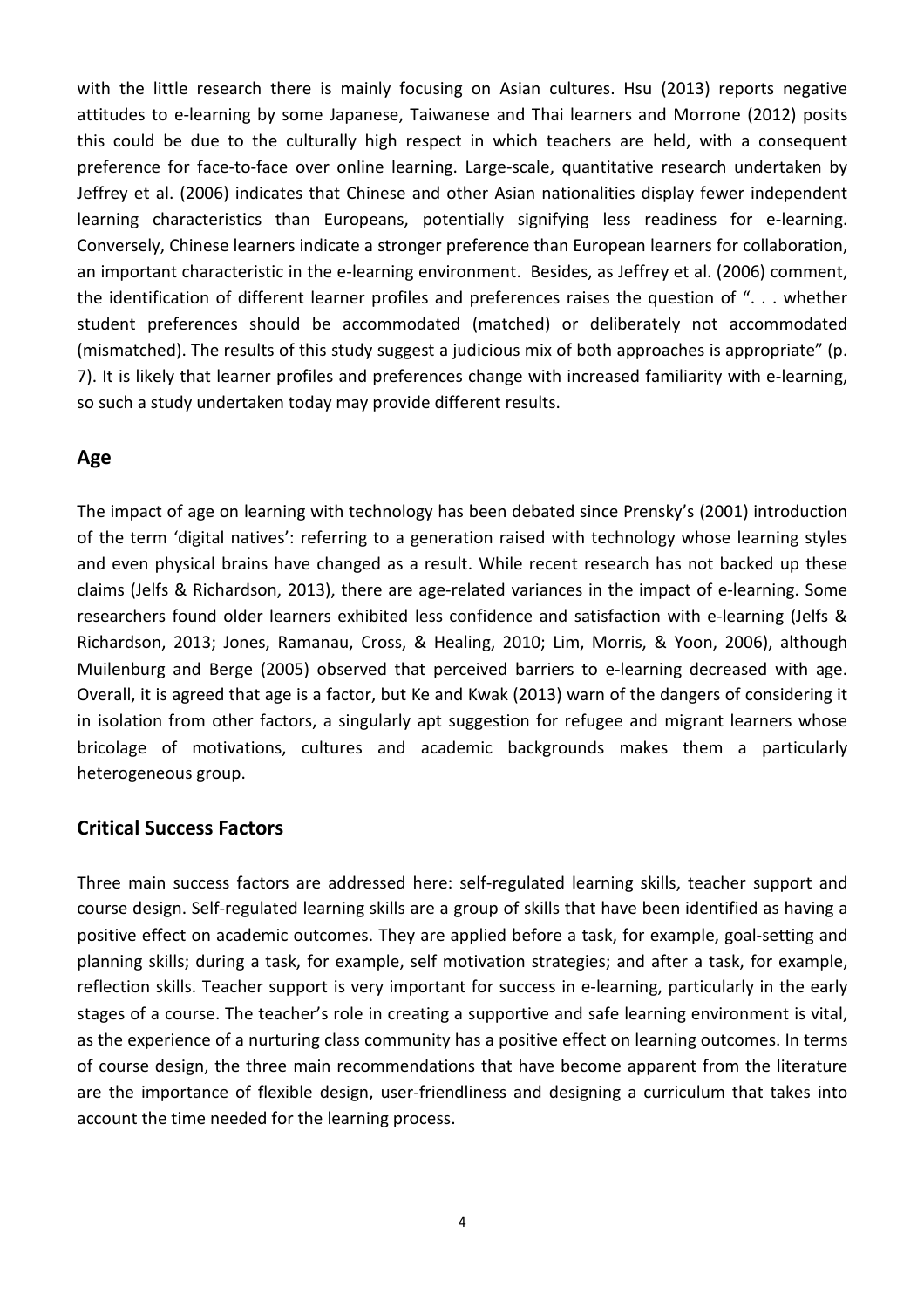#### **Self-regulated Learning Skills**

Much has been written about improving crucial learner capabilities, with general agreement that these need to be taught explicitly, even to adults. Hitch et al. (2012) suggest a resource-based approach to improving academic skills in tertiary settings involving development of an admixture of intrapersonal resources, skills resources and environmental resources. Intrapersonal resources include such inherent qualities as flexibility and patience, whereas skills resources refer to the ability to perform academic tasks such as note taking or research. Environmental resources relate to institutional and personal contexts and can include both social relationships and physical environments. A resource-based approach begins with an extensive individual analysis of each learner's body of resources, and the development of a progression for each academic skill required, with the aim of assisting learners to utilize the resources they have more effectively. The level of analysis required, however, could prove impractical considering teacher workloads. Worrall and Bell (2007) have extended Reeves' (1997) model of web-based learning, expanding it to a 'before', 'during' and 'after' metacognitive approach. Zimmerman (2002), who writes from a psychological standpoint, has developed the more encompassing concept of self-regulation, ". . . the self-directive process by which learners transform their mental abilities into academic skills" (p. 65). His methods are thorough, adaptable to context, and embed the phases of forethought, performance and reflection into academic tasks. The forethought phase comprises goal setting and strategic planning, as well as strengthening self-motivating beliefs, such as self-efficacy, expectation of outcome and goal orientation. During the performance phase, strategies to perform specific tasks are employed, as well as methods for focusing attention and maintaining self-discipline. The reflection phase takes place after the performance of the task, and results in new goals being set for the next task. This method is adaptable enough to be used in e-learning for refugees and migrants.

#### **Teacher Support**

Overall, the literature reveals the need for appropriate support and scaffolding for learners in elearning environments. Scaffolding is the term used by Vygotsky (1978) to describe the step-by-step and supported nature of learning. Many researchers emphasize the importance of interaction, both teacher-learner and learner-learner (An & Williams, 2010; Ministry of Education, 2012; New Zealand Council for Eduational Research, 2004; Westberry, 2009). In particular, a strong teacher presence is deemed necessary, especially in the beginning stages (Coryell & Chlup, 2007; Hsu, 2013; Tyler-Smith, 2006). A recent study by Cheung and Vogel (2013) on the use of collaborative technologies found that teacher-learner interaction was less significant than peer interaction, but this was in a native speaker context, which cannot be readily generalized to the high-need nature of refugees and migrants, especially with their traditional dependence on the teacher as authority figure (Ministry of Education, 2012). What can be inferred from the study, however, is the importance of establishing a safe and supportive class community, a theme that recurs elsewhere in the literature. Learnercentered teacher variables such as warm, affirming teacher-learner relationships have been shown to have positive effects on educational outcomes (Cornelius-White, 2007). Likewise, An and Williams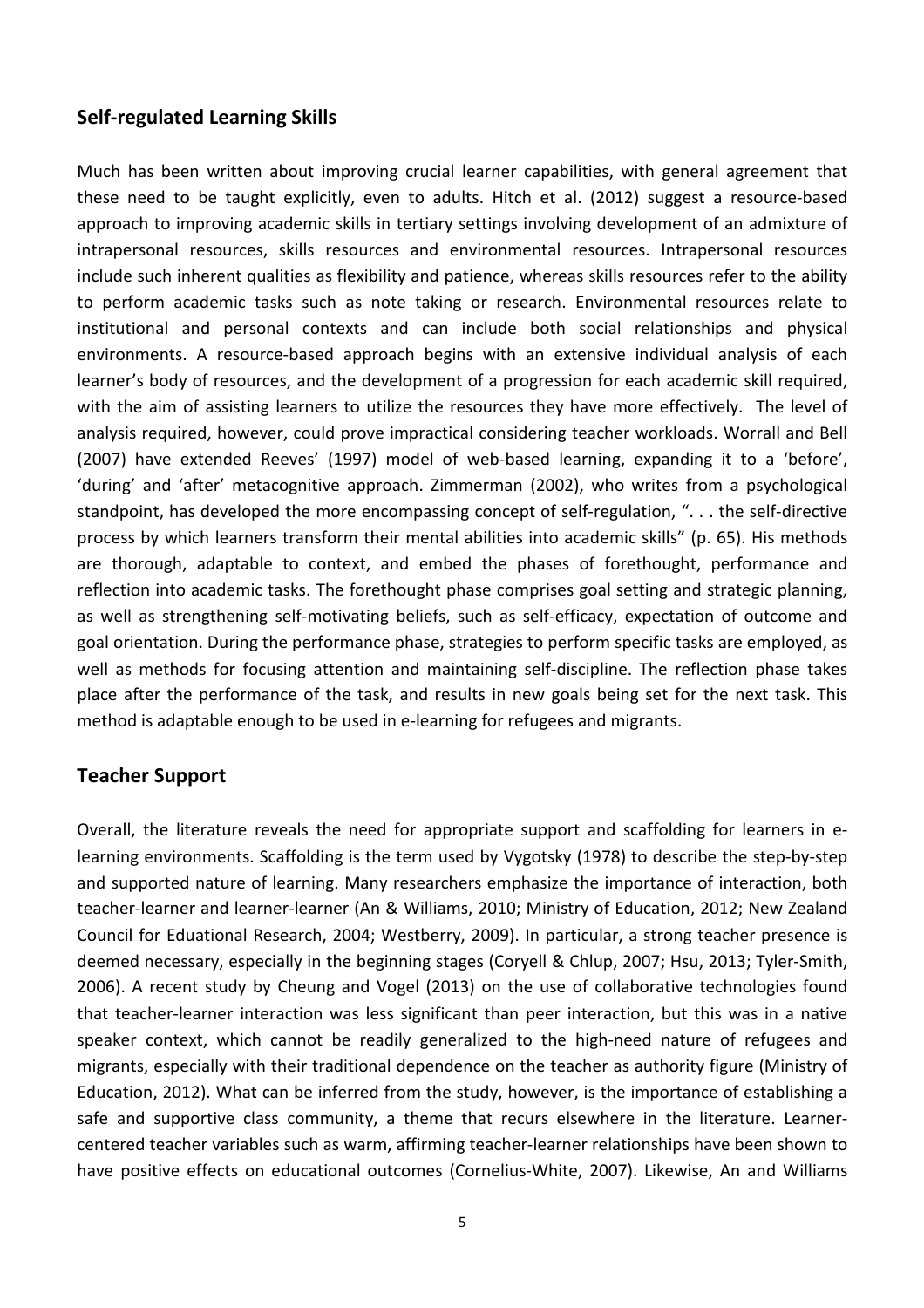(2010), Hegarty et al. (2010) and the Ministry of Education (2012) underscore the necessity of creating a learning environment where mistakes are acceptable, comments are supportive and experimentation, play and risk-taking are encouraged. This encourages the development of digital literacy, and reduces learner anxiety about sharing material with an audience, thus maximizing the benefits of collaboration.

#### **Course Design**

Several recommendations on course design for successful e-learning have emerged from the literature. First, flexible design is important (Coryell & Chlup, 2007; Hegarty et al., 2010; Ministry of Education, 2012; New Zealand Council for Eduational Research, 2004). This implies individualized needs assessments, choices of learning pathways, consciousness of cultural differences (Hsu, 2013), and awareness of the affordances of technology. A social constructivist approach, with learners the active constructors of their own knowledge, as well as personalized, authentic tasks and extensive collaboration is generally preferred to the "knowledge transmission" model of learning (Hegarty et al., 2010; A. Herrington, Herrington, & Mantei, 2009), although it is important to note that theorists ". . . stress the need for integration across activities, whether associatively (building component skills into extended performance), constructively (integrating skills and knowledge, planning and reflecting), or situatively (developing identities and roles)" (Beetham, 2007, p. 27). Siemens (2006) proposes a connectivist approach, with 'know-where' prioritized over 'know-how', but this would seem to require a greater level of sophistication and autonomy from learners than refugees and migrants may possess.

Because ease of use of e-learning programmes is so crucial to learner success, with its effect on learner attitude and satisfaction (Cheung & Vogel, 2013; Edmunds, Thorpe, & Conole, 2012; Hegarty et al., 2010; Hsu, 2013; Selim, 2007), course information and instructions should be extremely clear, with straightforward learning platforms (Bueno-Alastuey & López Pérez, 2013; New Zealand Council for Eduational Research, 2004). The research-based principles of Universal Design for Learning (UDL) are particularly appropriate for refugee and migrant learners, providing ". . . a blueprint for creating instructional goals, methods, materials, and assessments that work for everyone--not a single, onesize-fits-all solution but rather flexible approaches that can be customized and adjusted for individual needs" (National Center on Universal Design for Learning, n.d., para 1). In this way, the diverse needs of refugees and migrants, which arise from differing educational backgrounds, expectations and goals, can be catered to. In particular, providing multiple modes of representation and allowing learners multiple means of demonstrating knowledge would be important. For example, learners may grasp concepts more readily through visual means rather than printed text, or they may find reflection skills easier to master through recording a spoken reflection rather than submitting a written reflection.

Chu and Tsai (2009), Coryell and Chlup (2007) and Hegarty et al. (2010) all highlight the importance of allowing enough time to develop skills and to learn. The face-to-face component of blended learning has a vital role to play here, in development of skills required for the online component (N. Davis et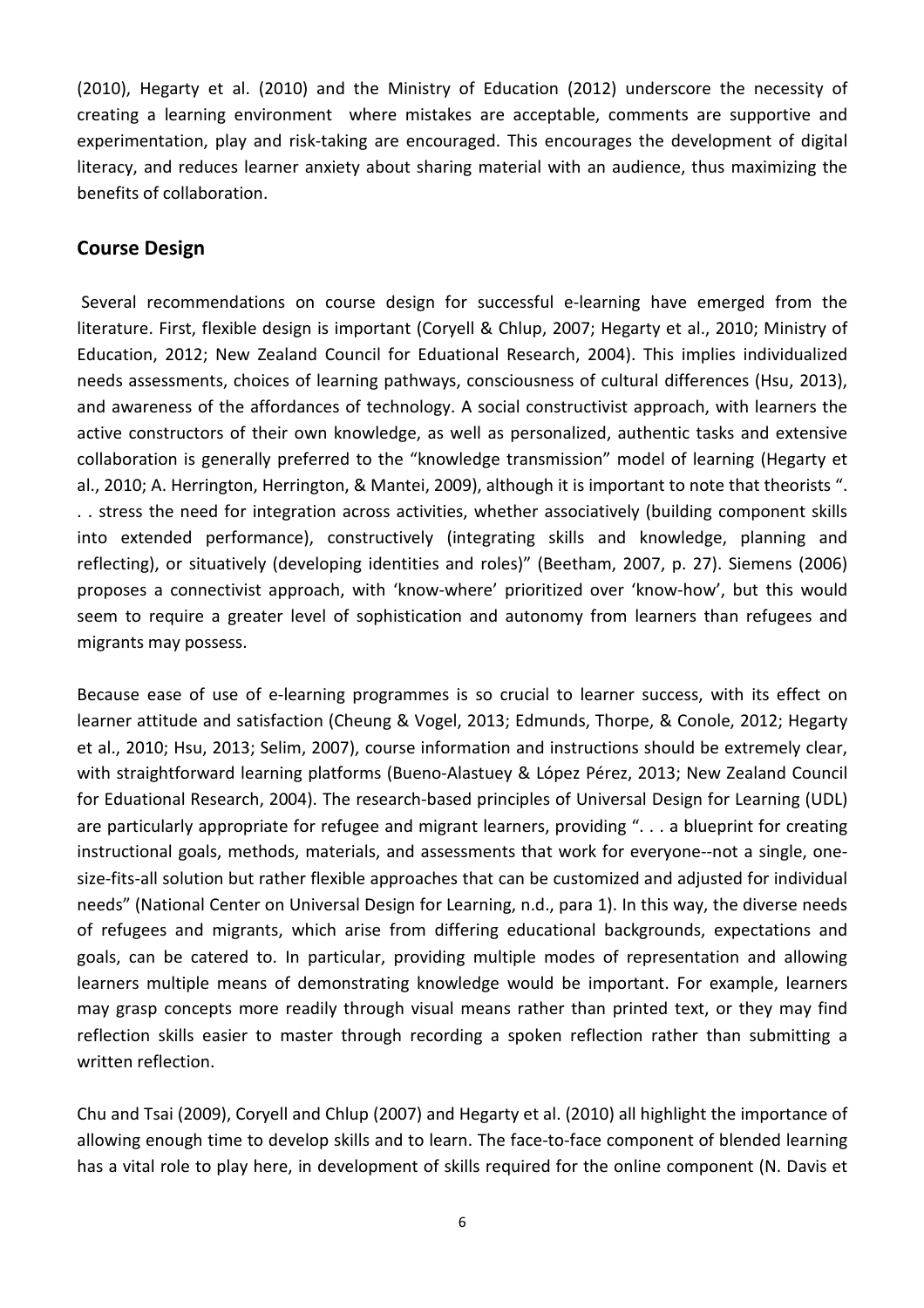al., 2010; Hegarty et al., 2010; New Zealand Council for Eduational Research, 2004; Sheriffdeen, 2007). Designing 'white space' into the face-to-face course component would provide unallocated time in the curriculum to respond to the learning needs of particular cohorts of learners. Learners with fewer digital literacy skills, for example, could benefit from technical support, while learners with lower self-regulated learning skills may need extra input on goal-setting or self-evaluation.

#### **Conclusions**

Adult refugees and migrants studying ESOL in blended tertiary settings have diverse backgrounds and needs, making e-learning provision complex, yet there is a governmental, institutional and pedagogical imperative for educational innovation, including technology use. This review fills a gap in the literature on course design and teacher support for learners in this context by investigating how their learning needs can be met as they enter an increasingly technology-assisted learning environment.

It is generally agreed that poor English, digital and academic literacies all create obstacles in the elearning environment, although definitions and terminology vary. Prior academic and technological experience has emerged as a significant predictor of e-learning success, highlighting issues for those refugees and migrants without relevant experience. While there are doubtless cultural differences in attitudes and preferences towards technology, it has not been possible to draw any useful conclusions on this point, because of migrants' and refugees' cultural diversity and the lack of relevant research. This would be a useful direction for future research. Age could be a barrier to elearning, with a possible deleterious effect on confidence and satisfaction, but caution should be exercised in drawing direct parallels.

Recommendations arising from the thesis question fall into three main categories: self-regulated learning skills, teacher support and course design. It is recommended that self-regulated learning skills be explicitly taught, using the embedded phases of forethought, performance and reflection. This model is easily adaptable to the context of adult refugee and migrants, whose lack of these skills compromises their success in learning. Teachers should support learners by scaffolding tasks carefully, and establishing a tight-knit class community, with a particularly strong teacher presence in initial stages. Adult refugees and migrants are a notably high-need group, so intensive teacher support should be planned for. Blended course design should be flexible, with authentic tasks and clear, easy-to-use interfaces. Realistic learning outcomes, which allow enough time for skills to develop, are vital for these learners, this being of concern in the New Zealand context, with governmental directives to deliver standardized programmes with prescribed assessments. Therefore it is suggested that 'white space' be incorporated into the curriculum, with judicious use of the faceto-face component to maximize the affordances of the online component. Universal Design for Learning (UDL) principles are recommended as providing a particularly appropriate design model, with their emphasis on design practices that cater for diversity. These recommendations provide some research-informed guidelines for teachers and course designers looking to support the learning needs of adult tertiary refugee and migrant ESOL learners.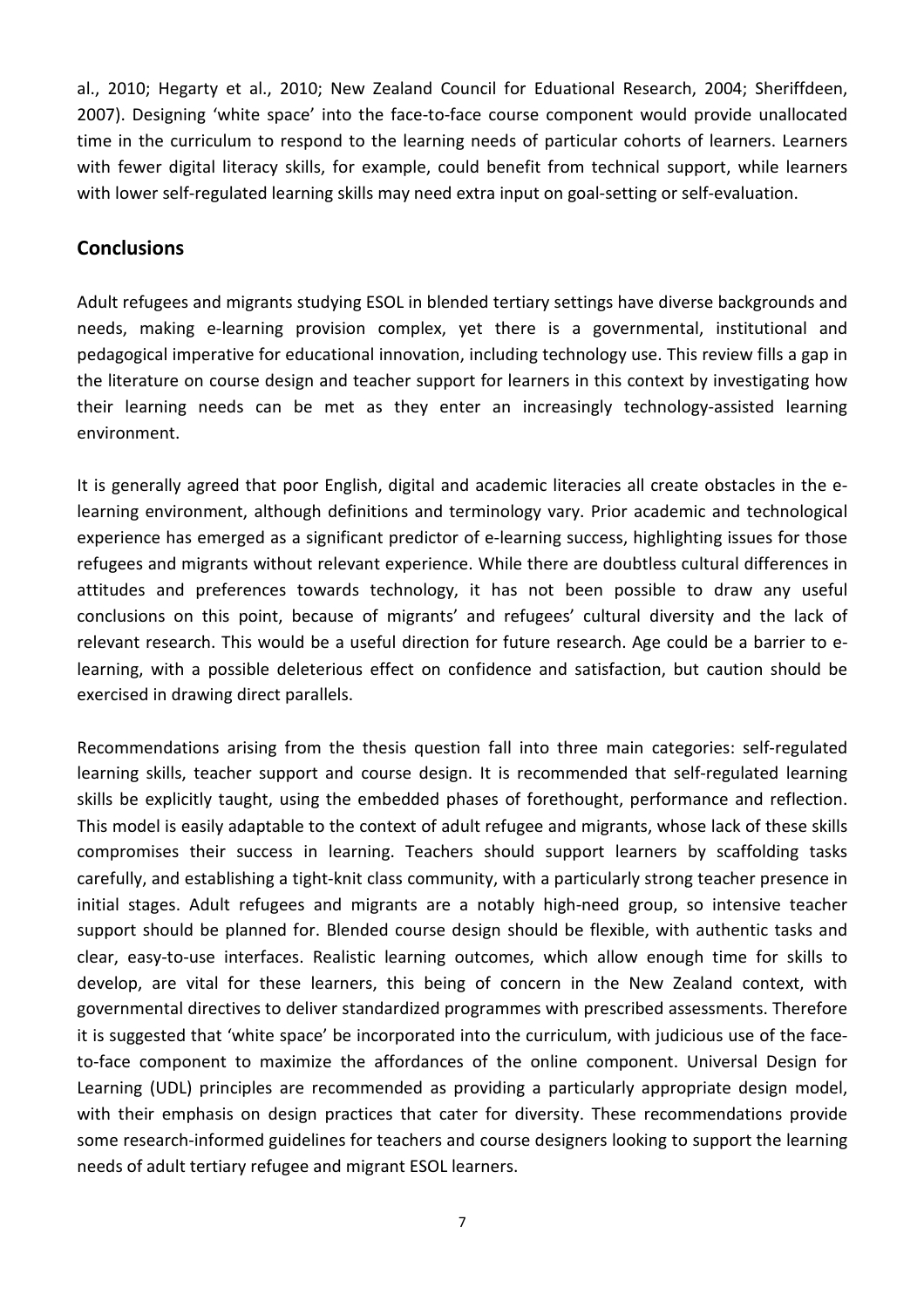#### **References**

- Adult Literacy. (2011). Retrieved from [http://www.workbase.org.nz/about-literacy/adult](http://www.workbase.org.nz/about-literacy/adult-literacy.aspx)[literacy.aspx](http://www.workbase.org.nz/about-literacy/adult-literacy.aspx)
- Albion, P., Loch, B., Mula, J. M., & Maroulis, J. (2010). *Preparedness for flexible access to learning materials: How ready are university students and staff?* Paper presented at the ASCILITE 2010: 27th Annual Conference of the Australasian Society for Computers in Learning in Tertiary Education, Sydney, Australia. Retrieved from<http://eprints.usq.edu.au/9170/>
- An, Y.-J., & Williams, K. (2010). Teaching with web 2.0 technologies: Benefits, barriers and lessons learned. *International Journal of Instructional Technology and Distance Learning, 7*(3), 41-48.
- Anderson, B., Brown, M., Murray, F., Simpson, M., & Mentis, M. (2006). *Global picture, local lessons: E-learning policy and accessibility*. Wellington, New Zealand: Massey University.
- Beetham, H. (2007). An approach to learning activity design. In H. Beetham & R. Sharpe (Eds.), *Rethinking pedagogy for a digital age* (pp. 26-40). Oxon, England: Routledge.
- Benseman, J. (2012). *Adult refugee learners with limited literacy: Needs and effective responses*. English Language Partners New Zealand. Retrieved from https://akoaotearoa.ac.nz/akohub/ako-aotearoa-northern-hub/adult-refugee-learners-Benseman.
- Bernard, R. M., Brauer, A., Abrami, P. C., & Surkes, M. (2004). The development of a questionnaire for predicting online learning achievement. *Distance Education, 25*(1), 31-47. doi: 10.1080/0158791042000212440
- Bueno-Alastuey, M. C., & López Pérez, M. V. (2013). Evaluation of a blended learning language course: Students' perceptions of appropriateness for the development of skills and language areas. *Computer Assisted Language Learning*, 1-19. doi: 10.1080/09588221.2013.770037
- Cheung, R., & Vogel, D. (2013). Predicting user acceptance of collaborative technologies: An extension of the technology acceptance model for e-learning. *Computers & Education, 63*, 160-175. doi: 10.1016/j.compedu.2012.12.003
- Chu, R. J. C., & Tsai, C. C. (2009). Self-directed learning readiness, internet self-efficacy and preferences towards constructivist internet-based learning environments among higher-aged adults. *Journal of Computer Assisted Learning, 25*(5), 489-501. doi: 10.1111/j.1365- 2729.2009.00324.x
- Cornelius-White, J. (2007). Learner-centered teacher-student relationships are effective: A metaanalysis. *Review of Educational Research, 77*(1), 113-143. doi: 10.3102/003465430298563
- Coryell, J. E., & Chlup, D. T. (2007). Implementing e-learning components with adult English language learners: Vital factors and lessons learned. *Computer Assisted Language Learning, 20*(3), 263- 278. doi: 10.1080/09588220701489333
- Davis, N., Fletcher, J., & Absalom, I. (2010). *E-learning for adult literacy, language and numeracy*. Ministry of Education. Retrieved from [http://www.educationcounts.govt.nz/publications/tertiary\\_education/76970/2.](http://www.educationcounts.govt.nz/publications/tertiary_education/76970/2.-introduction) [introduction.](http://www.educationcounts.govt.nz/publications/tertiary_education/76970/2.-introduction)
- Davis, N., Fletcher, J. (2010). *E-learning for adult literacy, language and numeracy: A review of the literature.*: Ministry of Education. Retrieved fro[m http://www.educationcounts.govt.nz.](http://www.educationcounts.govt.nz/)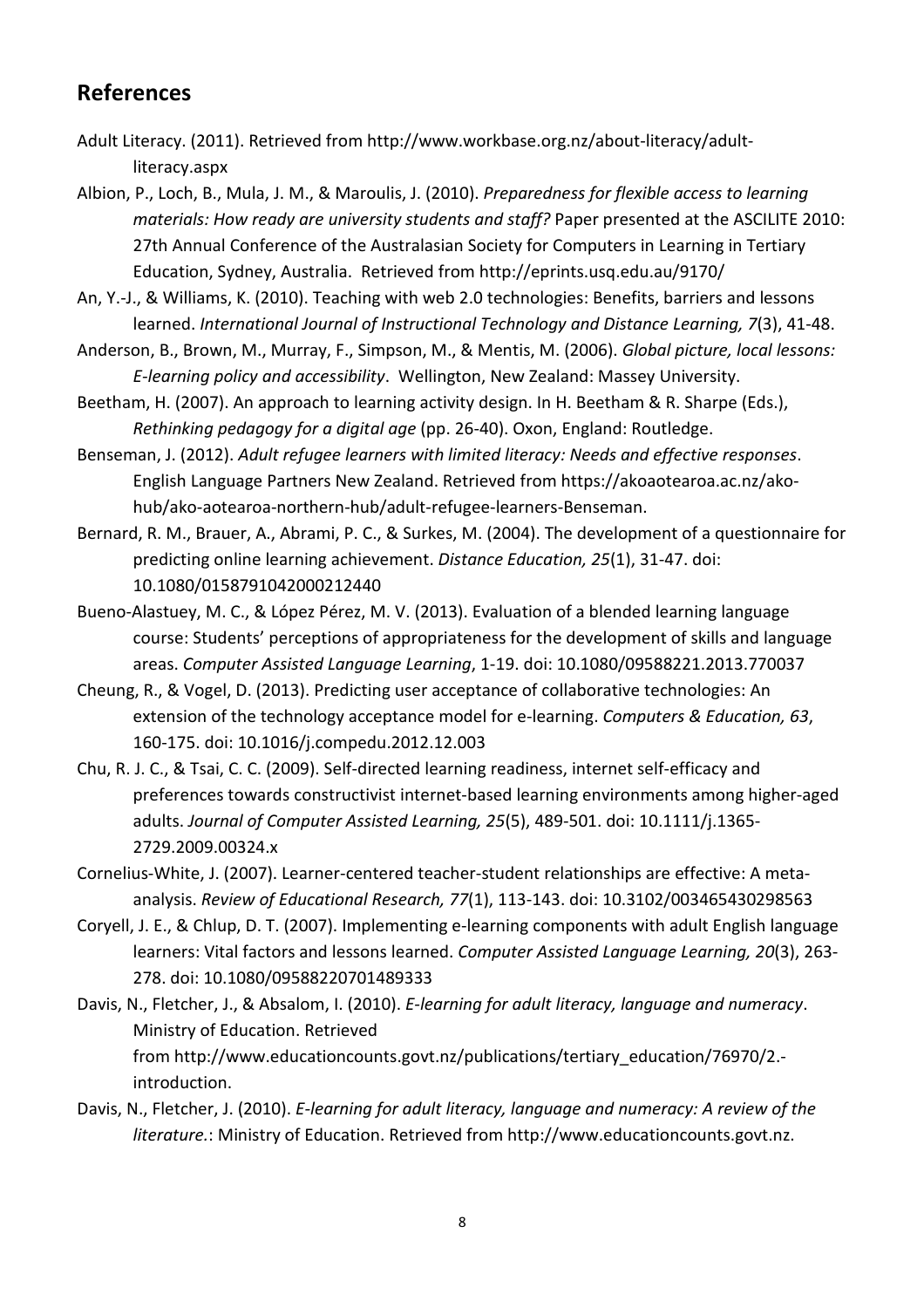- Edmunds, R., Thorpe, M., & Conole, G. (2012). Student attitudes towards and use of ICT in course study, work and social activity: A technology acceptance model approach. *British Journal of Educational Technology, 43*(1), 71-84. doi: 10.1111/j.1467-8535.2010.01142.x
- Golonka, E. M., Bowles, A. R., Frank, V. M., Richardson, D. L., & Freynik, S. (2012). Technologies for foreign language learning: A review of technology types and their effectiveness. *Computer Assisted Language Learning*, 1-36. doi: 10.1080/09588221.2012.700315.
- Graham, M. (2011). Time machines and virtual portals: The spatialities of the digital divide. *Progress in Development Studies, 11*(3), 211-227.
- Hayward, M. (2007). *Applying post-critical approaches to refugee-centred education.* (Unpublished masters thesis), Auckland University of Technology, Auckland, New Zealand.
- Hegarty, B., Penman, M., Kelly, O., Jeffrey, L., Coburn, D., & McDonald, J. (2010). *Digital information literacy: Supported development of capability in tertiary environments*. Otago University, New Zealand. Retrieved

from [http://www.educationcounts.govt.nz/publications/tertiary\\_education/80624.](http://www.educationcounts.govt.nz/publications/tertiary_education/80624)

- Herrington, A., Herrington, J., & Mantei, J. (2009). Design principles for mobile learning. In J. Herrington, A. Herrington, J. Mantei, I. Olney & B. Ferry (Eds.), *New technologies, new pedagogies: Mobile learning in higher education* (pp. 129-138). Retrieved from<http://ro.uow.edu.au/cgi/viewcontent.cgi?article=1001&context=uowbooks>
- Herrington, J., Reeves, T. C., & Oliver, R. (2006). Authentic tasks online: A synergy among learner, task, and technology. *Distance Education, 27*(2), 233-247.
- Higgins, A., & Prebble, T. (2009). *Taking the lead: Strategic management for e-learning*. Ako Aotearoa: National Centre for Tertiary Teaching Excellence.
- Hitch, D., Goldingay, S., Hosken, N., Lamaro, G., Macfarlane, S., Nihill, C., . . . Farrugia, D. (2012). Academic skills and beyond: A resource based approach to support student success in higher education. *Journal of Academic Language and Learning, 6*(2), A-29-A-41.
- Hsu, L. (2013). English as a foreign language learners' perception of mobile assisted language learning: A cross-national study. *Computer Assisted Language Learning, 21*(3), 197-213. doi: 10.1080/09588221.2011.649485
- Jeffrey, L. M., Atkins, C., Laurs, A., & Mann, S. (2006). *e-Learner profiles: Diversity in learning*. Retrieved from [http://www.educationcounts.govt.nz/\\_\\_data/assets/pdf\\_file/0011/57989/Research-](http://www.educationcounts.govt.nz/__data/assets/pdf_file/0011/57989/Research-report-final-31-Oct.pdf)

[report-final-31-Oct.pdf.](http://www.educationcounts.govt.nz/__data/assets/pdf_file/0011/57989/Research-report-final-31-Oct.pdf)

- Jelfs, A., & Richardson, J. T. E. (2013). The use of digital technologies across the adult life span in distance education. *British Journal of Educational Technology, 44*(2), 338-351. doi: 10.1111/j.1467-8535.2012.01308.x
- Jones, C., Ramanau, R., Cross, S., & Healing, G. (2010). Net generation or digital natives: Is there a distinct new generation entering university? *Computers & Education, 54*(3), 722-732.
- Ke, F., & Kwak, D. (2013). Online learning across ethnicity and age: A study on learning interaction participation, perception, and learning satisfaction. *Computers & Education, 61*, 43-51.
- Lai, C., & Gu, M. (2011). Self-regulated out-of-class language learning with technology. *Computer Assisted Language Learning, 24*(4), 317-335. doi: 10.1080/09588221.2011.568417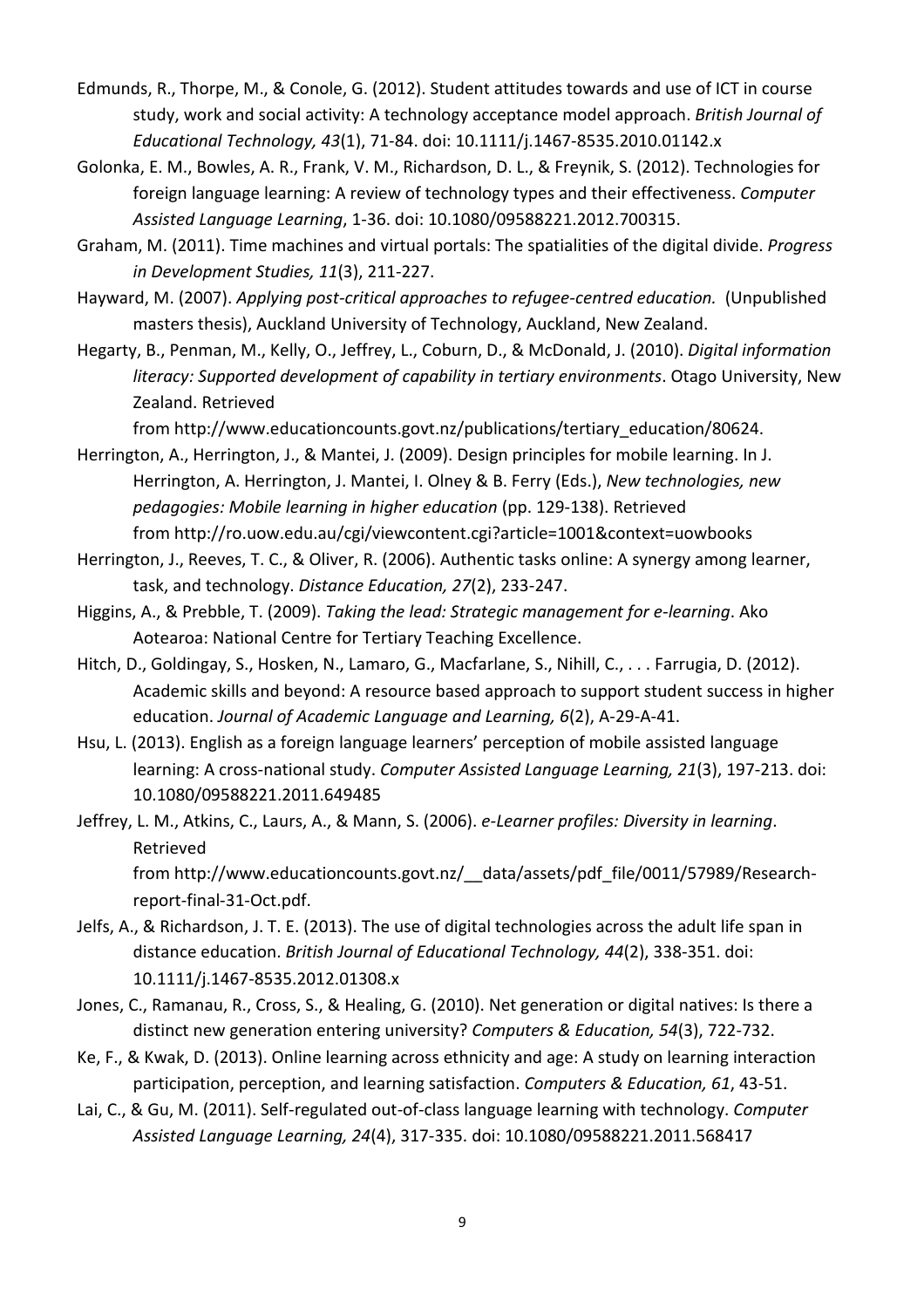- Lim, D. H., Morris, M. L., & Yoon, S.-W. (2006). Combined effect of instructional and learner variables on course outcomes within an online learning environment. *Journal of Interactive Online Learning, 5*(3), 255-269.
- Ministry of Education. (2003). *The adult ESOL strategy*. Wellington, New Zealand.
- Ministry of Education. (2012). *Learners' participation, retention and success in e-learning: An annotated bibliography*. Guiney P. Retrieved from [http://www.educationcounts.govt.nz.](http://www.educationcounts.govt.nz/)
- Morrone, M. (2012). *Social and cultural impediments to the adoption of ICT for language learning in Japan*. Paper presented at the International Conference on ICT for Language Learning, Florence, Italy. Retrieved from [http://conference.pixel](http://conference.pixel-online.net/ICT4LL2012/conferenceproceedings.php)[online.net/ICT4LL2012/conferenceproceedings.php](http://conference.pixel-online.net/ICT4LL2012/conferenceproceedings.php)
- Muilenburg, L. Y., & Berge, Z. L. (2005). Student barriers to online learning: A factor analytic study. *Distance Education, 26*(1), 29-48.
- National Center on Universal Design for Learning. (n.d.). About UDL. Retrieved from<http://www.cast.org/udl/index.html>
- New Zealand Council for Eduational Research. (2004). *Critical success factors and effective pedagogy for e-learning in tertiary education*. Wellington, New Zealand.
- Prensky, M. (2001). Digital natives, digital immigrants part 2: Do they really think differently? *On the Horizon, 9*(6), 1-6.
- Reeves, T. C., Herrington, J., & Oliver, R. (2002). *Authentic activities and online learning*. Paper presented at the HERDSA 2002 Quality Conversations, Perth, Western Australia. Retrieved from<http://researchrepository.murdoch.edu.au/7034/>
- Reeves, T. C., & Reeves, P. M. (1997). Effective dimensions of interactive learning on the World Wide Web. In B. H. Khan (Ed.), *Web-based instruction* (pp. 59-66). Englewood Cliffs, NJ: Educational Technology Publications.
- Selim, H. M. (2007). Critical success factors for e-learning acceptance: Confirmatory factor models. *Computers & Education, 49*(2), 396-413.
- Sheriffdeen, S. (2007). *Challenges faced by staff and students at tertiary level in flexible learning environment: An institutional study.* (Unpublished masters thesis). Unitec Institute of Technology, Auckland, New Zealand.
- Siemens, G. (2006). *Knowing knowledge*. Retrieved from [http://www.elearnspace.org/KnowingKnowledge\\_LowRes.pdf](http://www.elearnspace.org/KnowingKnowledge_LowRes.pdf)
- Tyler-Smith, K. (2006). Early attrition among first time elearners: A review of factors that contribute to drop-out, withdrawal and non-completion rates of adult learners undertaking elearning programmes. *Journal of Online Learning and Teaching, 2*(2), 73-85.
- Vygotsky, L. (1978). *Mind in society: The development of higher psychological processes*. Cambridge, MA: Harvard University Press.
- Westberry, N. C. (2009). *An activity theory analysis of social epistemologies within tertiary-level elearning environments.* University of Waikato, Hamilton, New Zealand.
- Worrall, L., & Bell, F. (2007). Metacognition and lifelong e-learning: A contextual and cyclical process. *E-Learning, 4*(2), 161-171. doi: 10.2304/elea.2007.4.2.161
- Zimmerman, B. J. (2002). Becoming a self-regulated learner: An overview. *Theory Into Practice, 41*(2), 64-70.